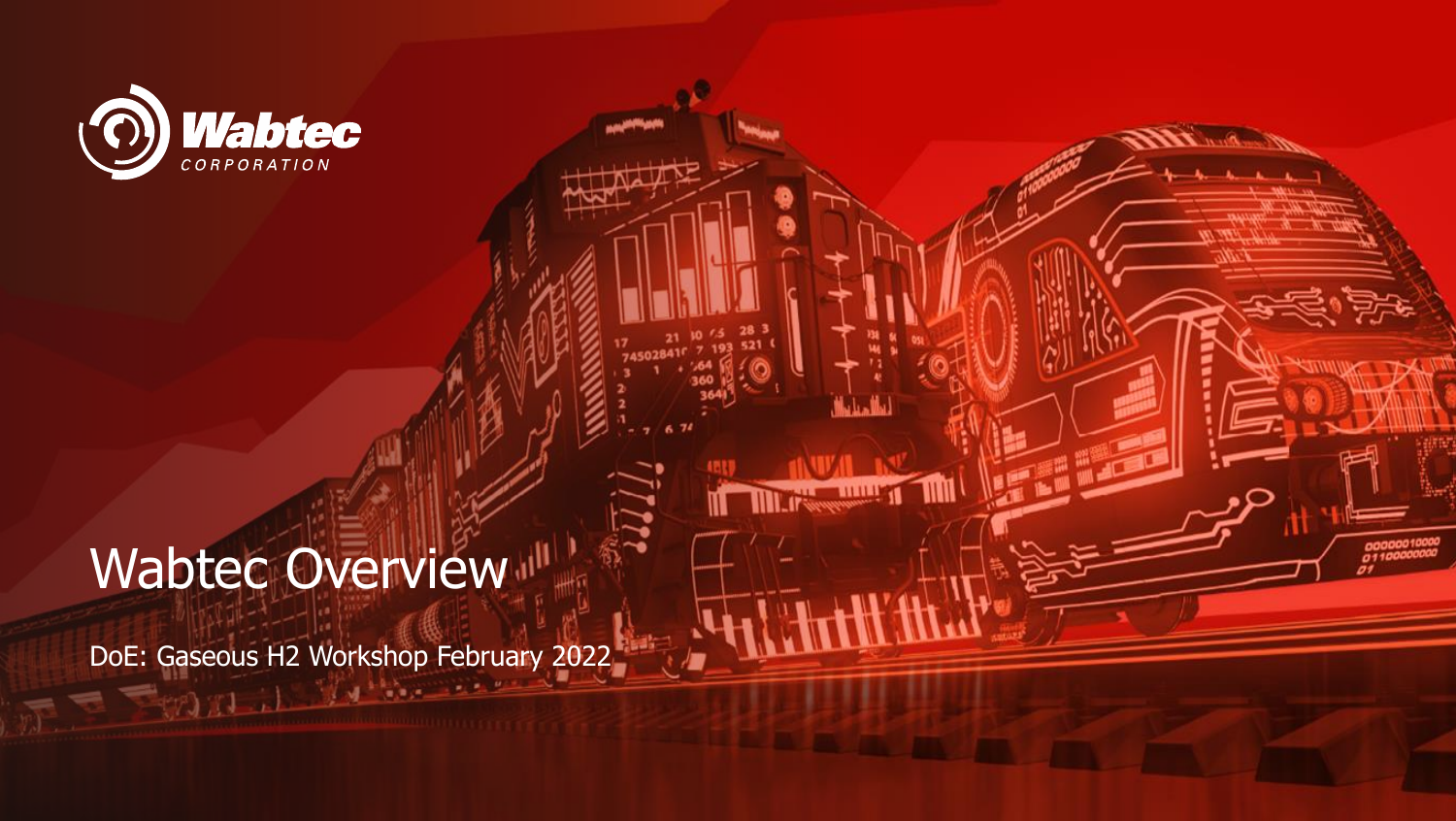**W A B T E C** 

## Global leader in freight and transit rail technologies



#### **F RE I GH T : 67%**



**M A R K E T**   $~100\%$ Aftermarket

**G E O G R A P H Y**   $~\sim$  60% Non-U.S. Revenues

**T RAN S I T : 33%**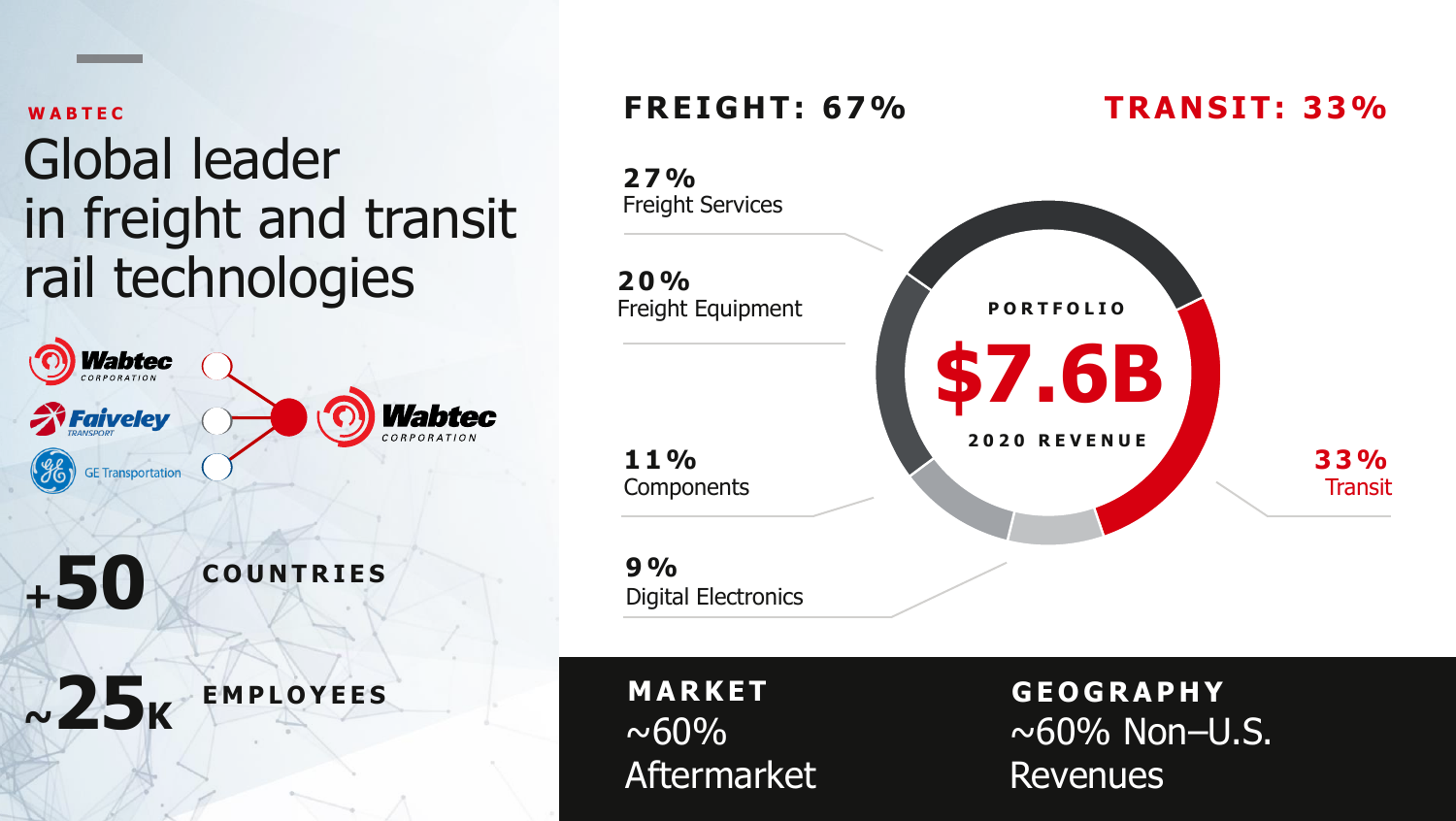#### **W A B T E C**

## Rail is wellpositioned to tackle world's freight challenges

#### **RAIL VS TRUCKS TODAY**

The freight rail network is already considered the largest, safest, and greenest means of transporting goods throughout the world.



#### **CARBON REDUCTION**

 5x less carbon emissions per ton mile



#### **SAFER**

22x fewer deaths and injuries per year than trucking



#### **MORE EFFICIENT**

- 3 4x more fuel efficient than trucking

#### **TODAY 6 2008 2009 50% SHIFT TO RAIL**

#### **~5 BILLION**

 gallons of fuel eliminated / year

#### **~60 MILLION**

 5x less carbon emissions per ton mile

#### **~18 MILLION**

fewer truckload trips / year

#### **~14 MILLION**

fewer injuries or deaths from truck accidents / year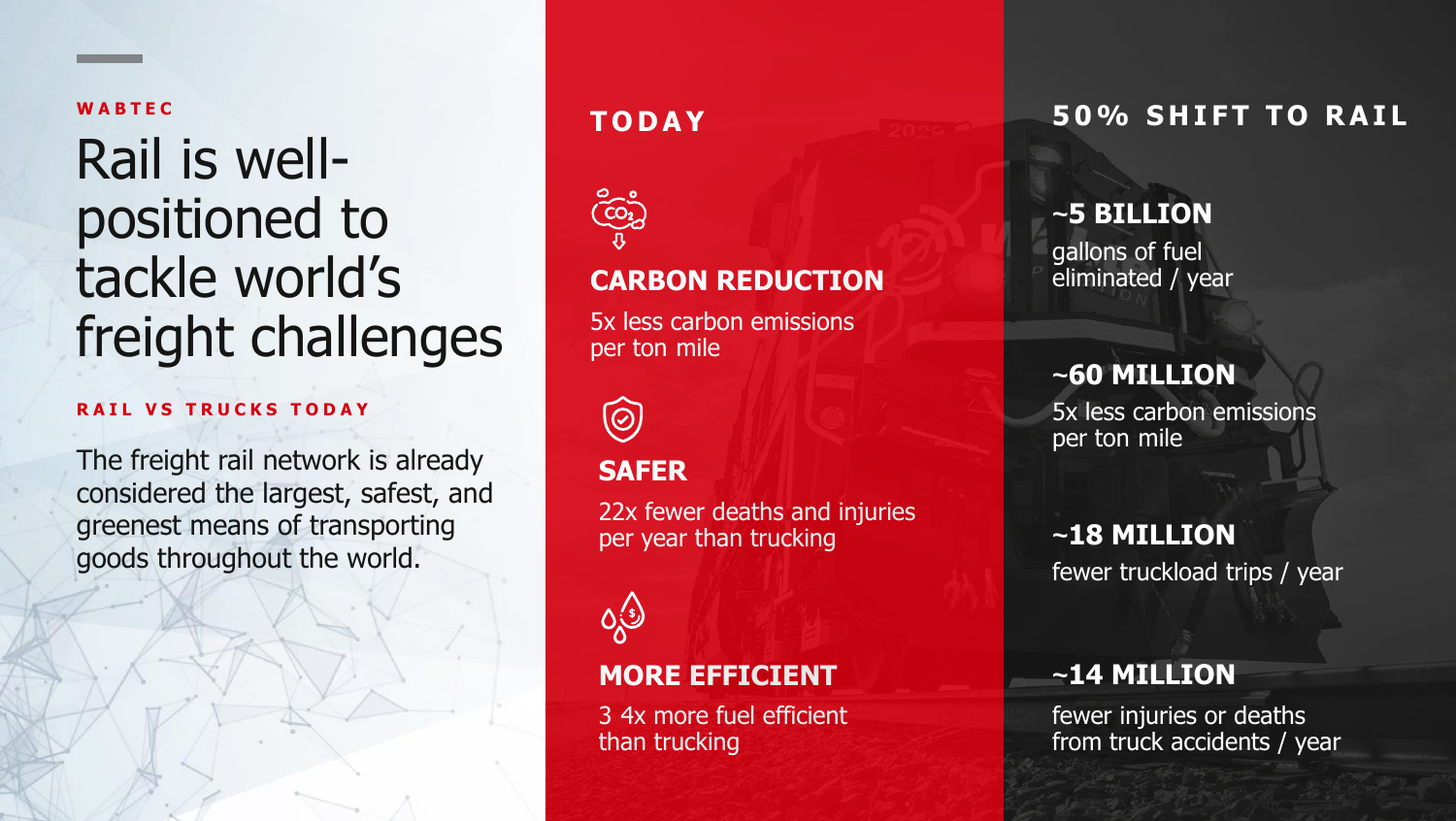#### **W A B T E C**

### Changing the course on emissions

Wabtec is leading the charge to a low- to zero-emissions rail network with heavy-haul battery-electric locomotives



**100% L O C O M O T I V E W O R L D W I D E** 

**7 MWh MORE** 

**M O R E T H A N C A P A C I T Y** 

**30%** 

 **U P T O 3 0 % FUEL & EMISSIONS S A V I N G S** 

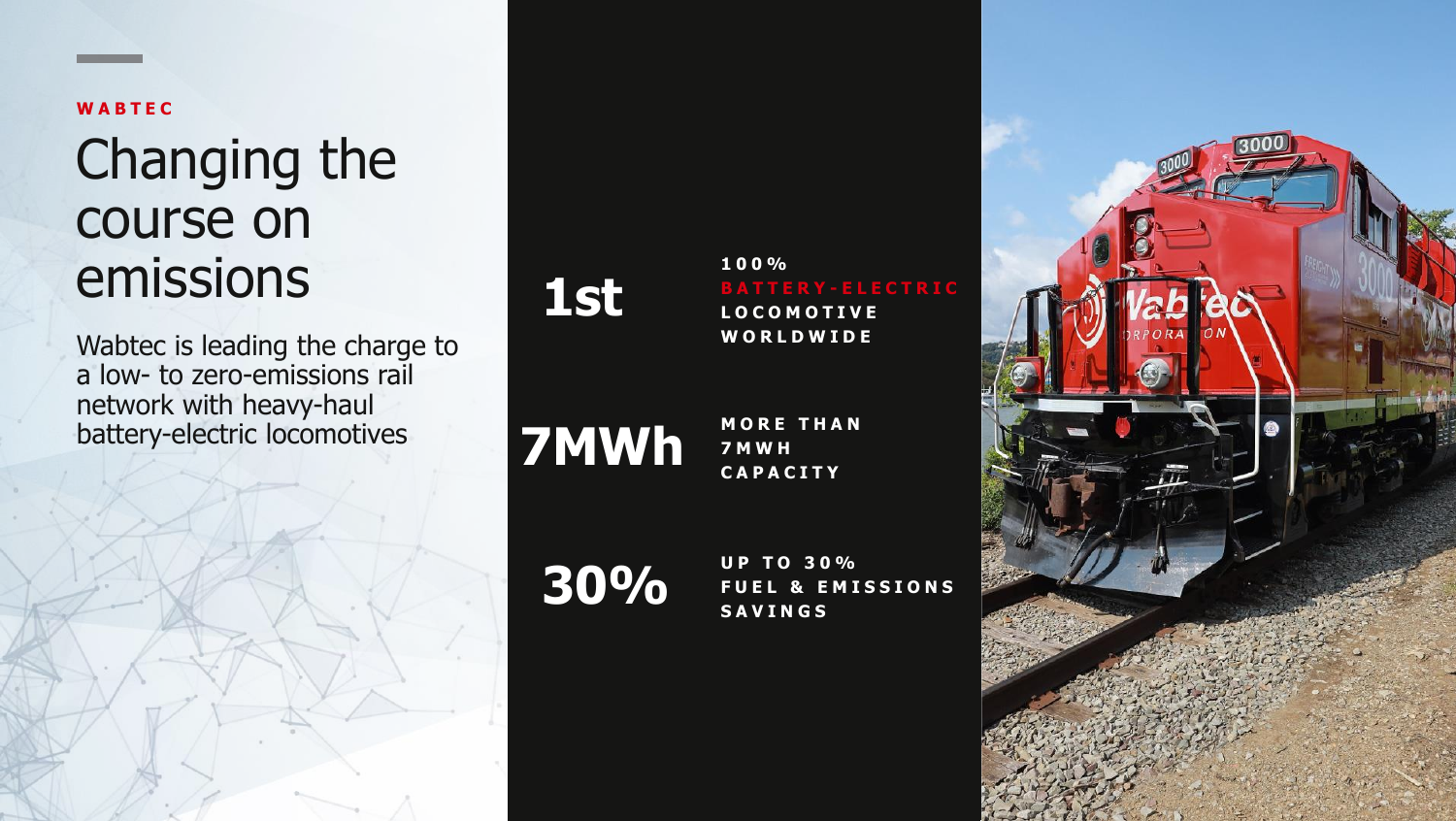#### **WABTEC**

### **Roadmap to Carbon-zero Locomotives**

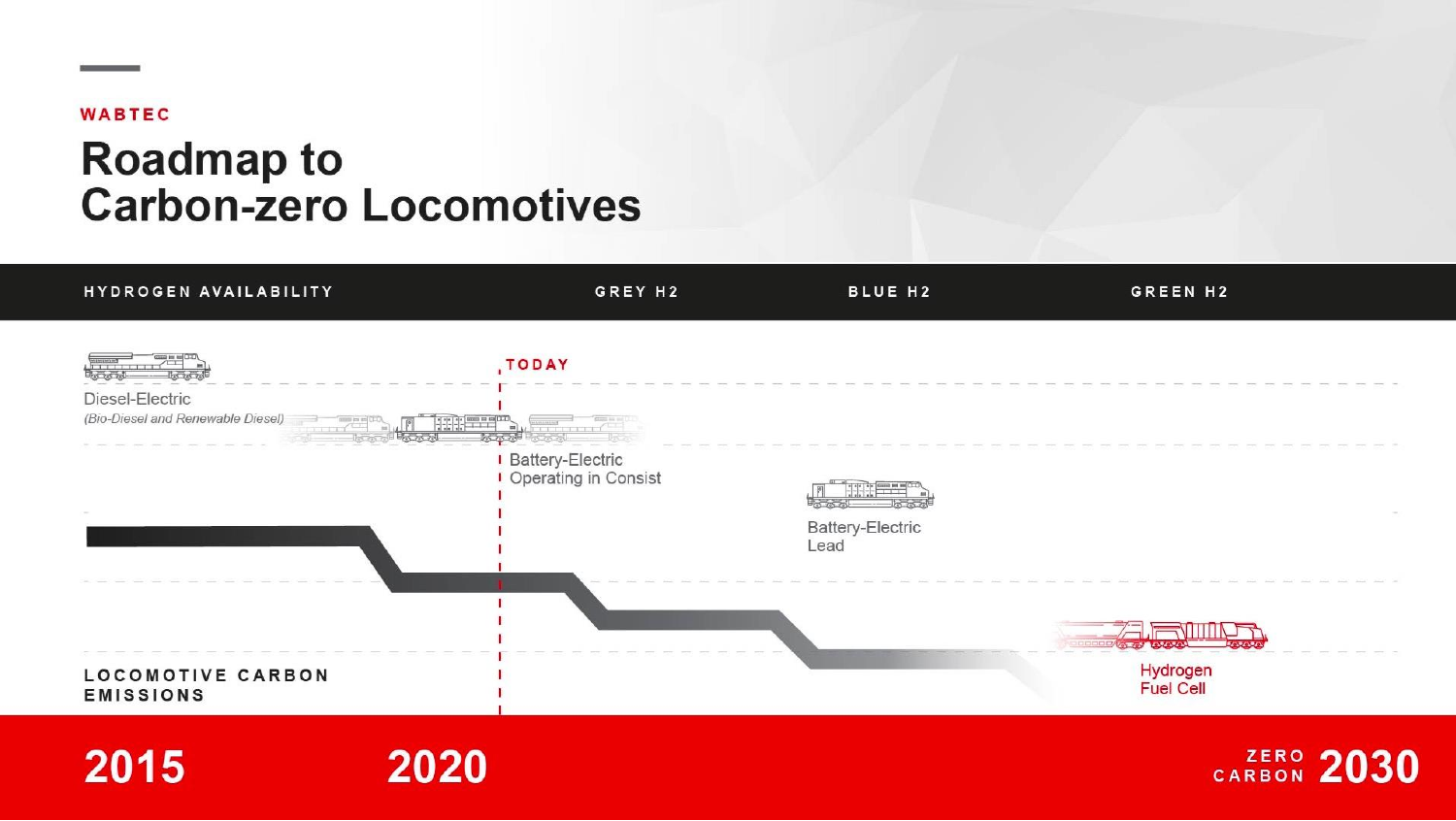## Locomotive Operation

#### **Aggressive Duty Cycle**

- **MWh/Yr Power (kW) : ~3300 Loco Operation : 30**+ **Yrs. Rated Power : 17%**+ **usage Daily Uptime : 80%**+ **Diesel used/yr : ~250,000 gals Refuel freq. : ~1 week/fill** 
	- **: 3500-4000**



Freight Duty Cycle



**Temperature :** 

 $-40^{\circ}$ F to  $>120^{\circ}$ F **Altitude : 0 to 10,000+ ft** 

### **Extreme Conditions**